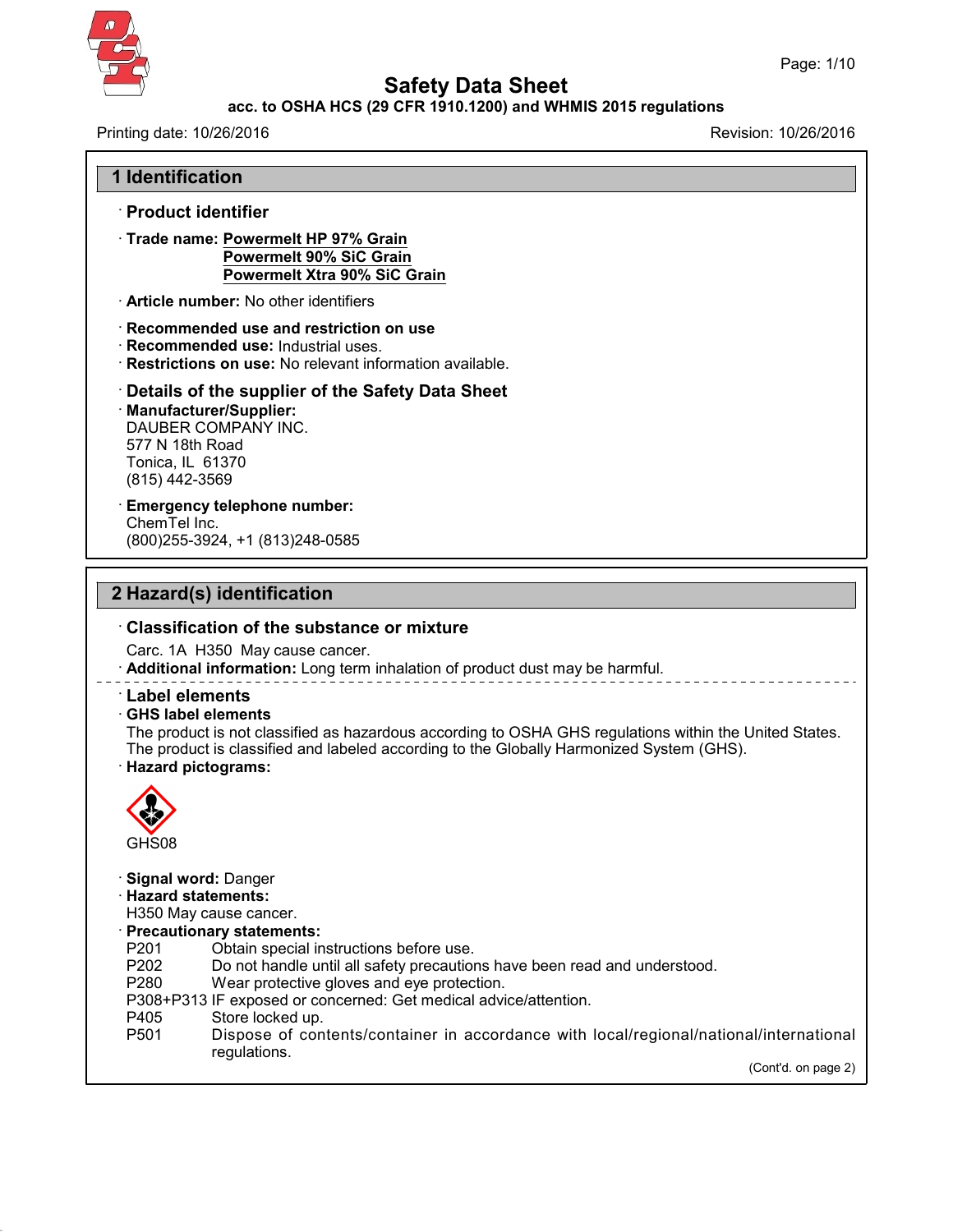

## **acc. to OSHA HCS (29 CFR 1910.1200) and WHMIS 2015 regulations**

Printing date: 10/26/2016 Revision: 10/26/2016

**Trade name: Powermelt HP 97% Grain Powermelt 90% SiC Grain Powermelt Xtra 90% SiC Grain**

(Cont'd. of page 1)

### · **Other hazards**

0 % of the mixture consists of component(s) of unknown toxicity. There are no other hazards not otherwise classified that have been identified.

## **3 Composition/information on ingredients**

#### · **Chemical characterization: Mixtures**

### · **Components:**

409-21-2 silicon carbide  $\vert$  >85%

14808-60-7 Quartz (SiO2) <7%

1309-37-1 diiron trioxide / iron (III) oxide <2%

### · **Additional information:**

For the listed ingredient(s), the identity and/or exact percentage(s) are being withheld as a trade secret. For the wording of the listed Hazard Statements refer to section 16.

## **4 First-aid measures**

### · **Description of first aid measures**

#### · **After inhalation:**

Supply fresh air; consult doctor in case of complaints.

Provide oxygen treatment if affected person has difficulty breathing.

#### · **After skin contact:**

Brush off loose particles from skin.

Immediately rinse with water.

If skin irritation is experienced, consult a doctor.

#### · **After eye contact:**

Remove contact lenses if worn, if possible.

Rinse opened eye for several minutes under running water. If symptoms persist, consult a doctor.

#### · **After swallowing:**

Rinse out mouth and then drink plenty of water.

Do not induce vomiting; immediately call for medical help.

· **Most important symptoms and effects, both acute and delayed:**

Breathing difficulty

Coughing

43.0

Nausea in case of ingestion.

May cause gastro-intestinal irritation if ingested.

- **Danger:** May cause cancer by inhalation.
- · **Indication of any immediate medical attention and special treatment needed:**
- No special measures required.

(Cont'd. on page 3)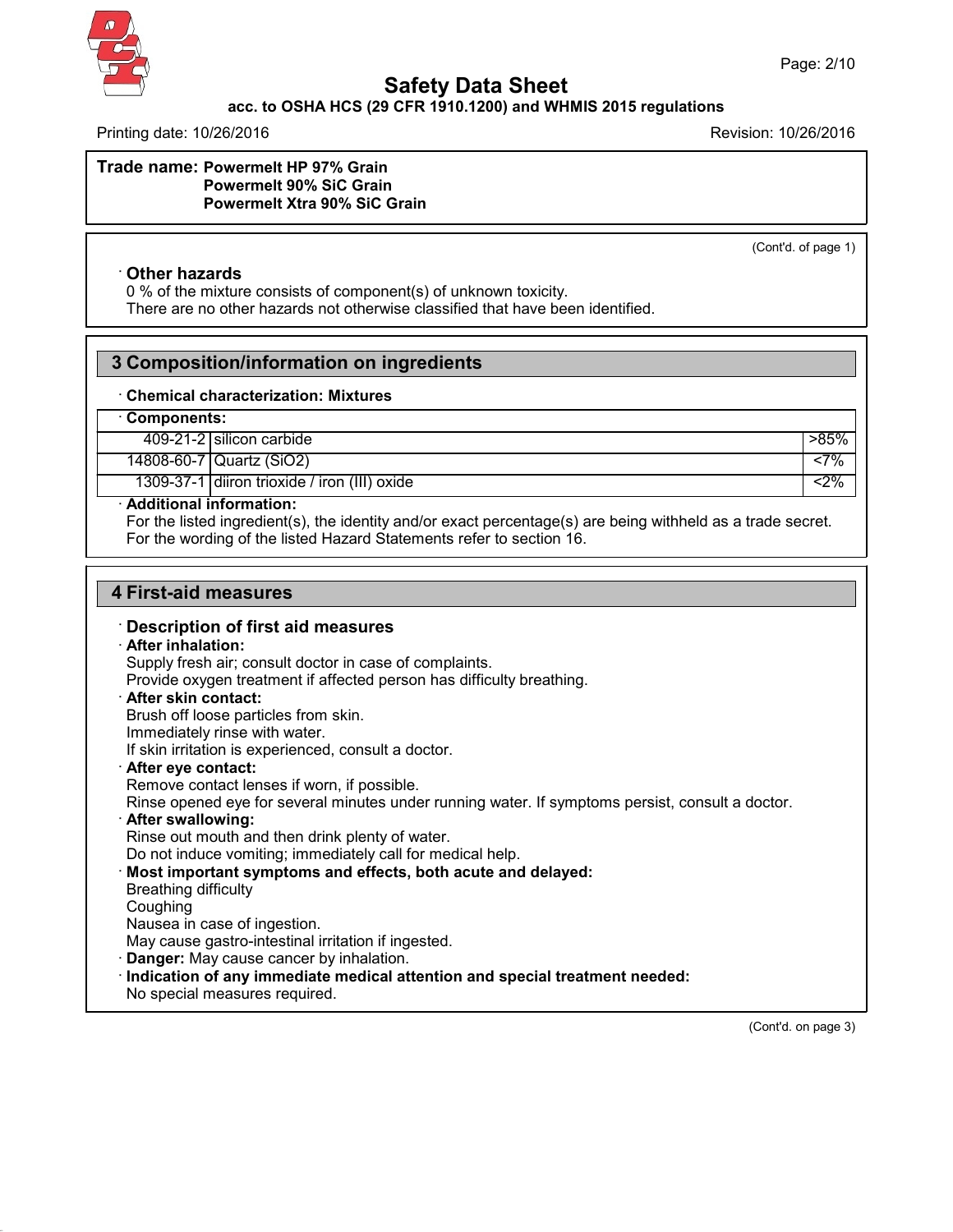

### **acc. to OSHA HCS (29 CFR 1910.1200) and WHMIS 2015 regulations**

Printing date: 10/26/2016 Revision: 10/26/2016

**Trade name: Powermelt HP 97% Grain Powermelt 90% SiC Grain Powermelt Xtra 90% SiC Grain**

(Cont'd. of page 2)

## **5 Fire-fighting measures**

### · **Extinguishing media**

### · **Suitable extinguishing agents:**

The product is not flammable.

Use fire fighting measures that suit the environment.

· **For safety reasons unsuitable extinguishing agents:** None.

· **Special hazards arising from the substance or mixture**

Formation of toxic gases is possible during heating or in case of fire.

### · **Advice for firefighters**

### · **Protective equipment:**

Wear self-contained respiratory protective device.

Wear fully protective suit.

### **6 Accidental release measures**

· **Personal precautions, protective equipment and emergency procedures**

Ensure adequate ventilation. Avoid formation of dust. Do not breathe dust. Particular danger of slipping on leaked/spilled product. · **Environmental precautions** No special measures required. · **Methods and material for containment and cleaning up** Pick up mechanically. Dispose of the collected material according to regulations. Send for recovery or disposal in suitable receptacles.

· **Reference to other sections**

See Section 7 for information on safe handling.

See Section 8 for information on personal protection equipment.

See Section 13 for disposal information.

### **7 Handling and storage**

### · **Handling**

43.0

· **Precautions for safe handling:** Use only in well ventilated areas.

Use proper precautions around molten material.

Prevent formation of dust.

Any deposit of dust which cannot be avoided must be regularly removed.

- · **Information about protection against explosions and fires:**
- Keep respiratory protective device available.

(Cont'd. on page 4)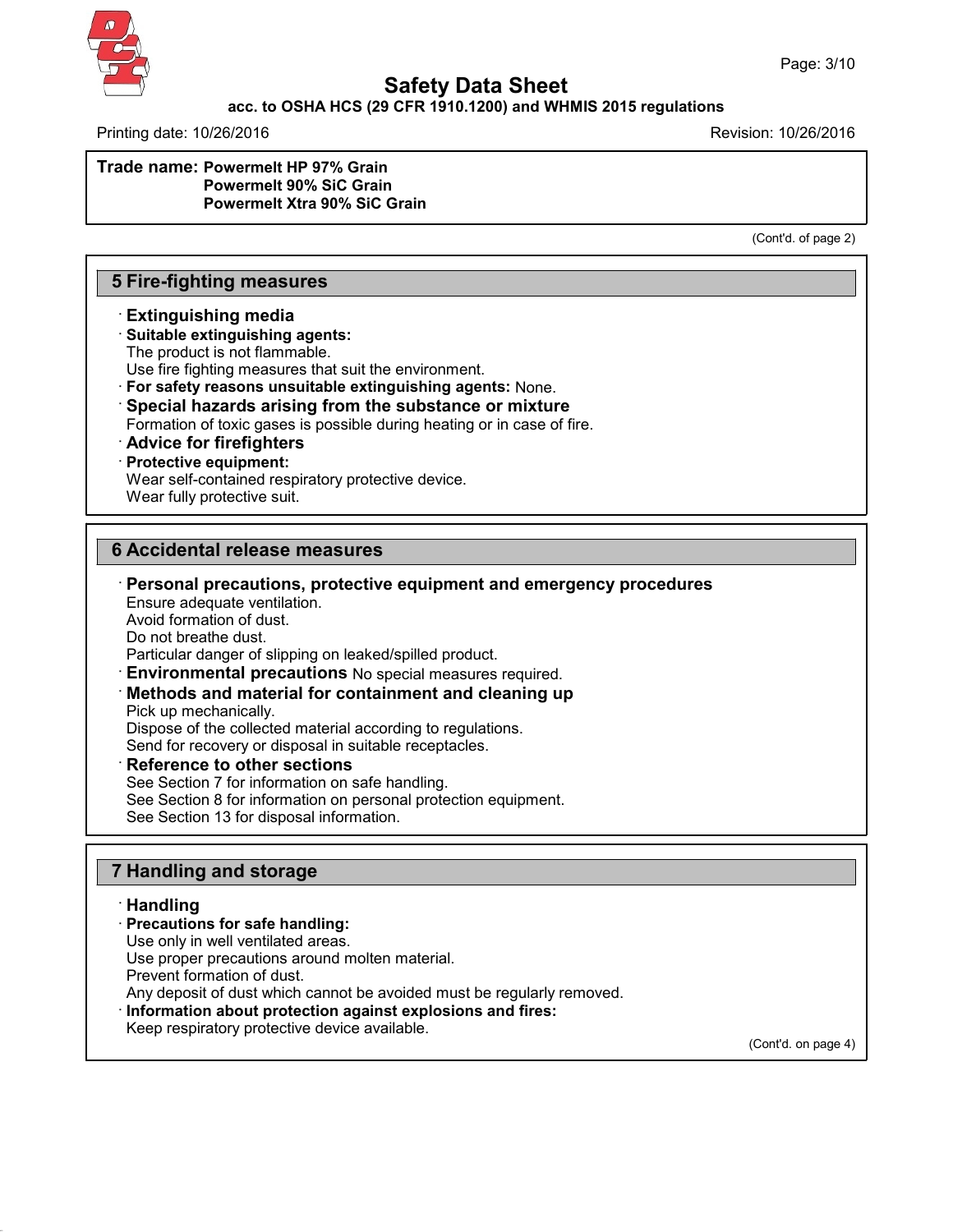

# **acc. to OSHA HCS (29 CFR 1910.1200) and WHMIS 2015 regulations**

Printing date: 10/26/2016 **Revision: 10/26/2016** 

### **Trade name: Powermelt HP 97% Grain Powermelt 90% SiC Grain Powermelt Xtra 90% SiC Grain**

(Cont'd. of page 3)

## · **Conditions for safe storage, including any incompatibilities**

· **Storage**

43.0

· **Requirements to be met by storerooms and receptacles:**

Storage area should be dry and well-ventilated.

· **Information about storage in one common storage facility:** Store away from foodstuffs.

· **Further information about storage conditions:** Store in cool, dry conditions in well sealed receptacles.

· **Specific end use(s)** No relevant information available.

# **8 Exposure controls/personal protection**

### · **Control parameters**

|                          | Components with limit values that require monitoring at the workplace:                                           |
|--------------------------|------------------------------------------------------------------------------------------------------------------|
| 409-21-2 silicon carbide |                                                                                                                  |
| PEL (USA)                | Long-term value: 15* 5** mg/m <sup>3</sup><br>fibrous dust: *total dust **respirable fraction                    |
| REL (USA)                | Long-term value: 10* 5** mg/m <sup>3</sup><br>*total dust **respirable fraction                                  |
| TLV (USA)                | Long-term value: 10* 3** mg/m <sup>3</sup><br>fibrous dust:0.1 f/cc; nonfibrous:*inh.,**resp.                    |
| EL (Canada)              | Long-term value: 10* 3** mg/m <sup>3</sup><br>*inhalable;**respirable                                            |
| EV (Canada)              | Long-term value: $10* 3**$ mg/m <sup>3</sup> , $0.1f/cc***$ ppm<br>nonfibrous: *inh.,**resp.; ***fibrous, resp.  |
|                          | LMPE (Mexico) Long-term value: 10* 3** mg/m <sup>3</sup><br>fibroso: 0.1f/cc, A2, F; no fibroso: *inh., ** resp. |
| 14808-60-7 Quartz (SiO2) |                                                                                                                  |
| PEL (USA)                | see Quartz listing                                                                                               |
| REL (USA)                | Long-term value: 0.05* mg/m <sup>3</sup><br>*respirable dust; See Pocket Guide App. A                            |
| TLV (USA)                | Long-term value: 0.025* mg/m <sup>3</sup><br>*as respirable fraction                                             |
| EL (Canada)              | Long-term value: 0.025 mg/m <sup>3</sup><br>ACGIH A2; IARC 1                                                     |
| EV (Canada)              | Long-term value: 0.10* mg/m <sup>3</sup><br>*respirable fraction                                                 |
|                          | LMPE (Mexico) Long-term value: 0.025* mg/m <sup>3</sup><br>A2, *fracción respirable                              |
|                          | 1309-37-1 diiron trioxide / iron (III) oxide                                                                     |
| PEL (USA)                | Long-term value: 10* 15** 5*** mg/m <sup>3</sup><br>*Fume; Rouge: **Total dust, ***respirable                    |
|                          | (Cont'd. on page 5)                                                                                              |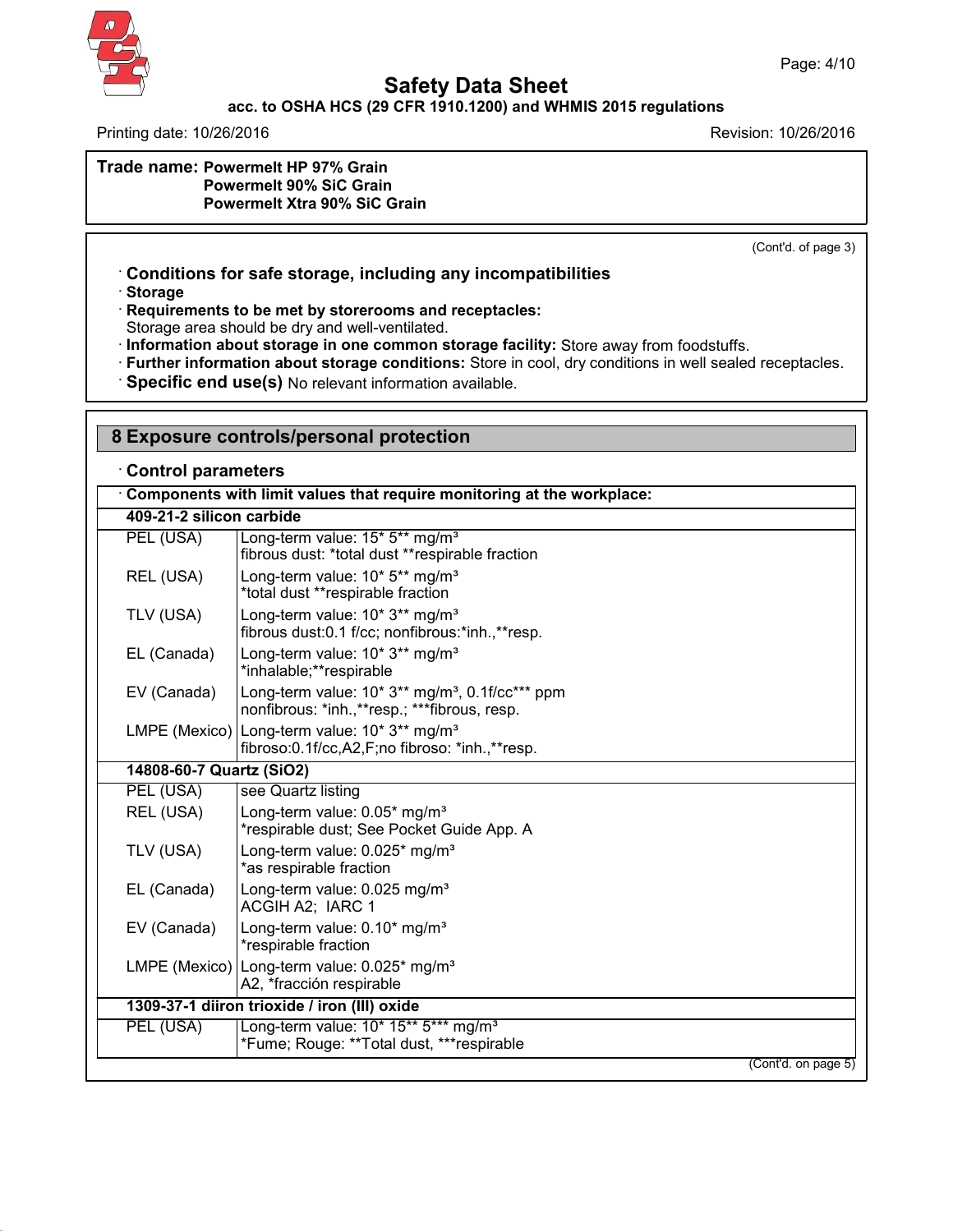

43.0

# **Safety Data Sheet**

### **acc. to OSHA HCS (29 CFR 1910.1200) and WHMIS 2015 regulations**

Printing date: 10/26/2016 **Revision: 10/26/2016** 

| Trade name: Powermelt HP 97% Grain<br><b>Powermelt 90% SiC Grain</b><br><b>Powermelt Xtra 90% SiC Grain</b> |
|-------------------------------------------------------------------------------------------------------------|
|                                                                                                             |
|                                                                                                             |

|                                                                                                                                                    | (Cont'd. of page 4)                                                                                                                                                                                                                                                                                                                                                                                                                                                                                                                                                                                                                                                                                                                                                                                                |
|----------------------------------------------------------------------------------------------------------------------------------------------------|--------------------------------------------------------------------------------------------------------------------------------------------------------------------------------------------------------------------------------------------------------------------------------------------------------------------------------------------------------------------------------------------------------------------------------------------------------------------------------------------------------------------------------------------------------------------------------------------------------------------------------------------------------------------------------------------------------------------------------------------------------------------------------------------------------------------|
| <b>REL (USA)</b>                                                                                                                                   | Long-term value: 5 mg/m <sup>3</sup><br>Dust & fume, as Fe                                                                                                                                                                                                                                                                                                                                                                                                                                                                                                                                                                                                                                                                                                                                                         |
| TLV (USA)                                                                                                                                          | Long-term value: 5* mg/m <sup>3</sup><br>*as respirable fraction                                                                                                                                                                                                                                                                                                                                                                                                                                                                                                                                                                                                                                                                                                                                                   |
| EL (Canada)                                                                                                                                        | Short-term value: 10** mg/m <sup>3</sup><br>Long-term value: 5* 10*** 3**** mg/m <sup>3</sup><br>*dust & fume**fume; Rouge: ***total dust****resp.                                                                                                                                                                                                                                                                                                                                                                                                                                                                                                                                                                                                                                                                 |
| EV (Canada)                                                                                                                                        | Long-term value: 5* 10** mg/m <sup>3</sup><br>*respirable, including Rouge;**total dust                                                                                                                                                                                                                                                                                                                                                                                                                                                                                                                                                                                                                                                                                                                            |
|                                                                                                                                                    | LMPE (Mexico) Long-term value: 5* mg/m <sup>3</sup><br>A4, *fracción respirable                                                                                                                                                                                                                                                                                                                                                                                                                                                                                                                                                                                                                                                                                                                                    |
| <b>Exposure controls</b>                                                                                                                           | · Personal protective equipment:                                                                                                                                                                                                                                                                                                                                                                                                                                                                                                                                                                                                                                                                                                                                                                                   |
| Do not breathe dust.<br>Avoid contact with the eyes.<br><b>Breathing equipment:</b><br>exceeded.<br><b>Protection of hands:</b><br>Eye protection: | <b>General protective and hygienic measures:</b><br>The usual precautionary measures for handling chemicals should be followed.<br>Keep away from foodstuffs, beverages and feed.<br>Wash hands before breaks and at the end of work.<br>Avoid close or long term contact with the skin.<br>Engineering controls: No relevant information available.<br>Not required under normal conditions of use.<br>Wear appropriate NIOSH respirator when ventilation is inadequate and occupational exposure limits are<br>For large spills, respiratory protection may be advisable.<br>Use respiratory protection when grinding or cutting material.<br>Particulate mask should filter at least 99% of airborne particles.<br>Wear gloves for the protection against mechanical hazards according to OSHA and NIOSH rules. |
| Safety glasses                                                                                                                                     |                                                                                                                                                                                                                                                                                                                                                                                                                                                                                                                                                                                                                                                                                                                                                                                                                    |
| <b>Body protection:</b>                                                                                                                            | Not required under normal conditions of use.<br>Protection may be required for spills.<br>: Limitation and supervision of exposure into the environment<br>Avoid release to the environment.<br><b>Risk management measures</b> See Section 7 for additional information.                                                                                                                                                                                                                                                                                                                                                                                                                                                                                                                                          |

(Cont'd. on page 6)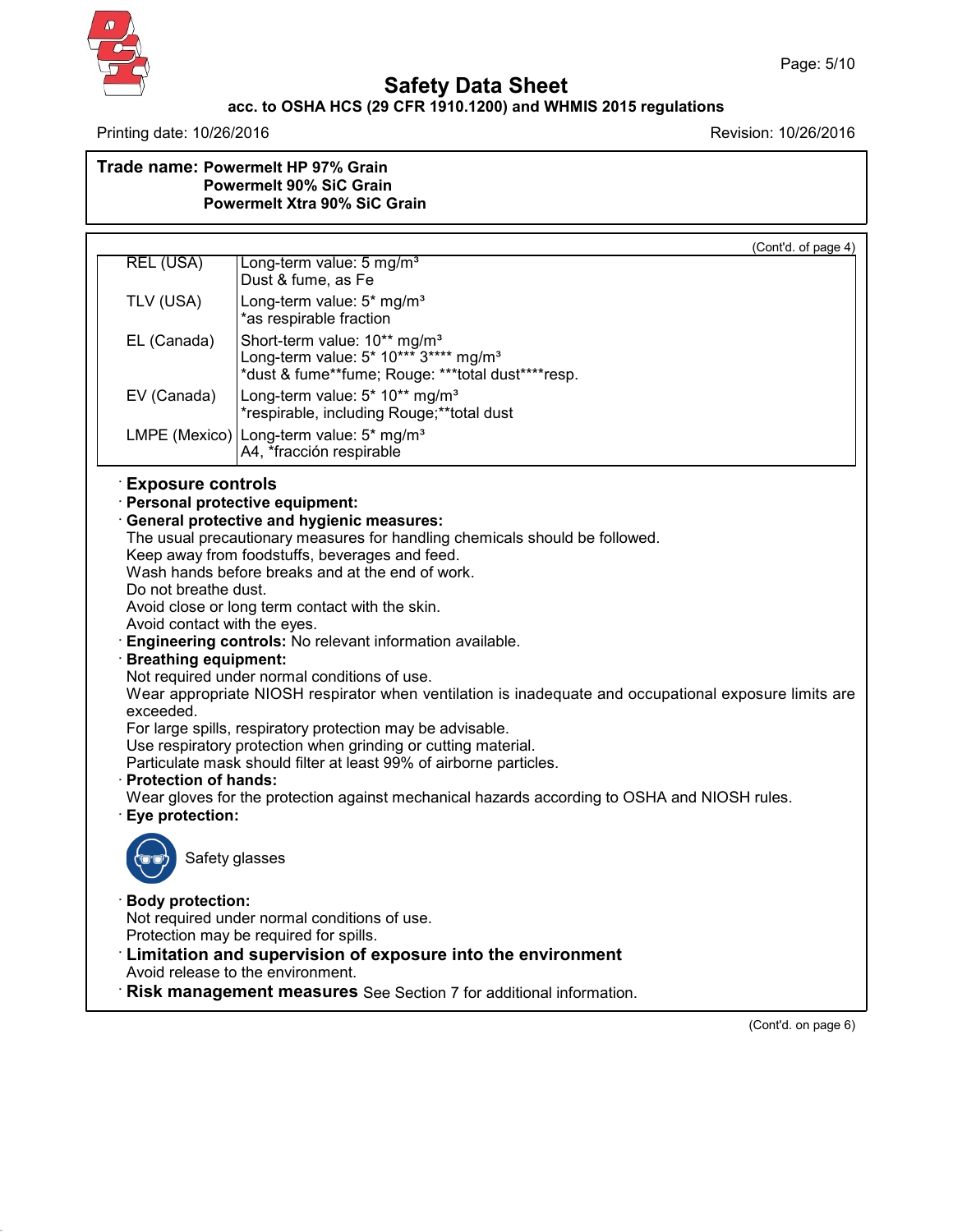

# **acc. to OSHA HCS (29 CFR 1910.1200) and WHMIS 2015 regulations**

Printing date: 10/26/2016 **Revision: 10/26/2016** 

### **Trade name: Powermelt HP 97% Grain Powermelt 90% SiC Grain Powermelt Xtra 90% SiC Grain**

(Cont'd. of page 5)

| 9 Physical and chemical properties                         |                                                       |  |  |  |
|------------------------------------------------------------|-------------------------------------------------------|--|--|--|
|                                                            | Information on basic physical and chemical properties |  |  |  |
| Appearance:                                                |                                                       |  |  |  |
| Form:                                                      | Granulate                                             |  |  |  |
| Color:                                                     | Dark grey                                             |  |  |  |
| · Odor:                                                    | Odorless                                              |  |  |  |
| Odor threshold:                                            | Not determined.                                       |  |  |  |
| pH-value at 20 °C (68 °F):                                 | $9.0 - 10.5$                                          |  |  |  |
| · Melting point/Melting range:                             | Not determined.                                       |  |  |  |
| <b>Boiling point/Boiling range:</b>                        | Not determined.                                       |  |  |  |
| · Flash point:                                             | Not applicable.                                       |  |  |  |
| · Flammability (solid, gaseous):                           | Not applicable.                                       |  |  |  |
| · Auto-ignition temperature:                               | Not applicable.                                       |  |  |  |
| <b>Decomposition temperature:</b>                          | 2350 °C (4262 °F)                                     |  |  |  |
| · Danger of explosion:                                     | Product does not present an explosion hazard.         |  |  |  |
| <b>Explosion limits</b>                                    |                                                       |  |  |  |
| Lower:                                                     | Not determined.                                       |  |  |  |
| Upper:                                                     | Not determined.                                       |  |  |  |
| Oxidizing properties:                                      | Non-oxidizing.                                        |  |  |  |
| · Vapor pressure:                                          | Not determined.                                       |  |  |  |
| · Density:                                                 |                                                       |  |  |  |
| <b>Relative density:</b>                                   | 3.17 g/cm <sup>3</sup> (26.454 lbs/gal)               |  |  |  |
| Vapor density:                                             | Not applicable.                                       |  |  |  |
| <b>Evaporation rate:</b>                                   | Not applicable.                                       |  |  |  |
| · Solubility in / Miscibility with                         |                                                       |  |  |  |
| Water:                                                     | Insoluble.                                            |  |  |  |
| · Partition coefficient (n-octanol/water): Not determined. |                                                       |  |  |  |
| · Viscosity                                                |                                                       |  |  |  |
| Dynamic:                                                   | Not applicable.                                       |  |  |  |
| Kinematic:                                                 | Not applicable.                                       |  |  |  |
| <b>Other information</b>                                   | No relevant information available.                    |  |  |  |

# **10 Stability and reactivity**

43.0

· **Reactivity:** The product is non-reactive under normal conditions of use, storage and transport.

· **Chemical stability:** Stable under normal temperatures and pressures.

· **Thermal decomposition / conditions to be avoided:**

No decomposition if used and stored according to specifications.

(Cont'd. on page 7)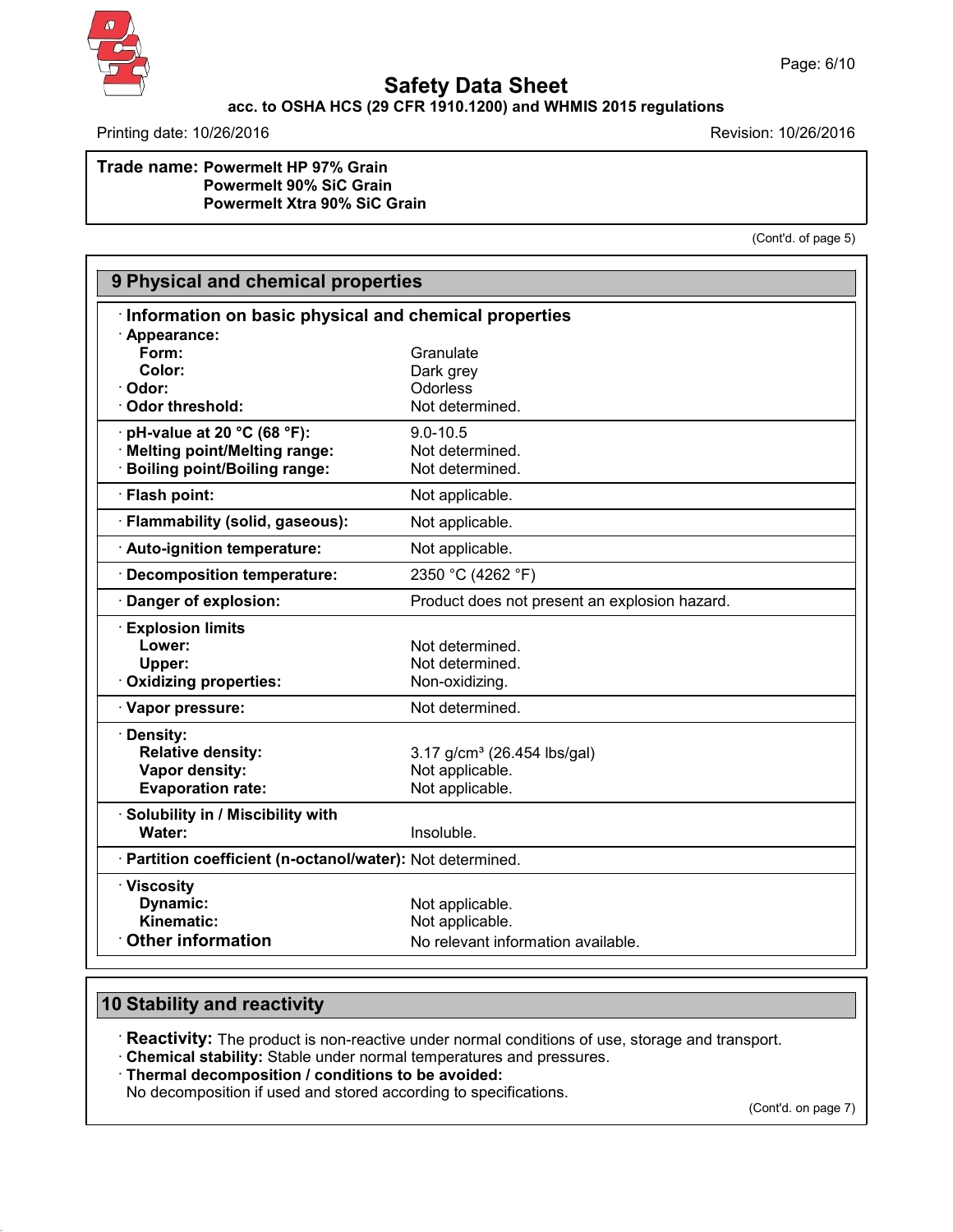

### **acc. to OSHA HCS (29 CFR 1910.1200) and WHMIS 2015 regulations**

Printing date: 10/26/2016 Revision: 10/26/2016

**Trade name: Powermelt HP 97% Grain Powermelt 90% SiC Grain Powermelt Xtra 90% SiC Grain**

(Cont'd. of page 6)

· **Possibility of hazardous reactions** No dangerous reactions known.

· **Conditions to avoid** Prevent formation of dust.

· **Incompatible materials** No relevant information available.

· **Hazardous decomposition products** Carbon monoxide and carbon dioxide

### **11 Toxicological information**

· **Information on toxicological effects**

· **Acute toxicity:**

· **LD/LC50 values that are relevant for classification:** None.

· **Primary irritant effect:**

· **On the skin:** Based on available data, the classification criteria are not met.

- · **On the eye:** Based on available data, the classification criteria are not met.
- · **Sensitization:** No sensitizing effects known.

### · **IARC (International Agency for Research on Cancer):**

14808-60-7 Quartz (SiO2) 1

### · **NTP (National Toxicology Program):**

14808-60-7 quartz K

### · **OSHA-Ca (Occupational Safety & Health Administration):**

None of the ingredients are listed.

### · **Probable route(s) of exposure:**

Ingestion. Inhalation. Eye contact.

Skin contact.

· **Repeated dose toxicity:**

Repeated or long-term inhalation of product dusts may cause pulmonary disease.

### · **CMR effects (carcinogenity, mutagenicity and toxicity for reproduction)**

Carc. 1A

· **Germ cell mutagenicity:** Based on available data, the classification criteria are not met.

- · **Carcinogenicity:** May cause cancer by inhalation.
- · **Reproductive toxicity:** Based on available data, the classification criteria are not met.
- · **STOT-single exposure:** Based on available data, the classification criteria are not met.
- · **STOT-repeated exposure:** Based on available data, the classification criteria are not met.
- · **Aspiration hazard:** Based on available data, the classification criteria are not met.

### **12 Ecological information**

· **Toxicity**

43.0

- · **Aquatic toxicity** No relevant information available.
- · **Persistence and degradability** No relevant information available.
- · **Bioaccumulative potential:** No relevant information available.

(Cont'd. on page 8)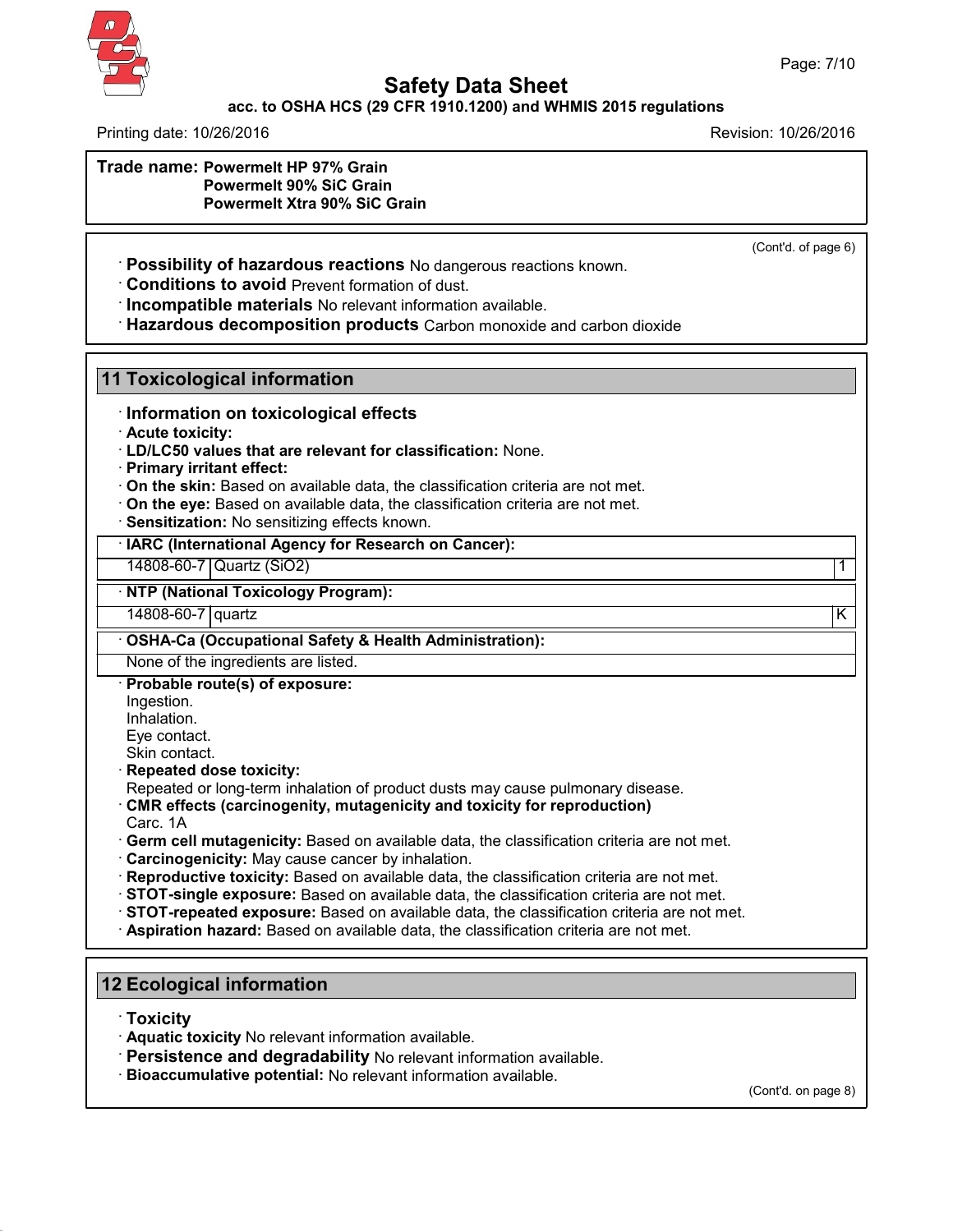

## **acc. to OSHA HCS (29 CFR 1910.1200) and WHMIS 2015 regulations**

Printing date: 10/26/2016 **Revision: 10/26/2016** Revision: 10/26/2016

### **Trade name: Powermelt HP 97% Grain Powermelt 90% SiC Grain Powermelt Xtra 90% SiC Grain**

(Cont'd. of page 7)

· **Mobility in soil:** No relevant information available.

# · **Additional ecological information**

· **General notes:**

Do not allow undiluted product or large quantities of it to reach ground water, water course or sewage system.

### · **Results of PBT and vPvB assessment**

- · **PBT:** Not applicable.
- · **vPvB:** Not applicable.
- · **Other adverse effects** No relevant information available.

## **13 Disposal considerations**

### · **Waste treatment methods**

### · **Recommendation:**

43.0

Smaller quantities can be disposed of with household waste.

Contact manufacturer for recycling information.

The user of this material has the responsibility to dispose of unused material, residues and containers in compliance with all relevant local, state and federal laws and regulations regarding treatment, storage and disposal for hazardous and nonhazardous wastes.

### · **Uncleaned packagings**

· **Recommendation:** Disposal must be made according to official regulations.

| <b>14 Transport information</b>                     |                 |                     |
|-----------------------------------------------------|-----------------|---------------------|
| $\cdot$ UN-Number<br>· DOT, ADR, IMDG, IATA         | Not regulated.  |                     |
| UN proper shipping name<br>· DOT, ADR, IMDG, IATA   | Not regulated.  |                     |
| Transport hazard class(es)                          |                 |                     |
| · DOT, ADR, IMDG, IATA<br>· Class                   | Not regulated.  |                     |
| · Packing group<br>· DOT, ADR, IMDG, IATA           | Not regulated.  |                     |
| <b>Environmental hazards</b><br>· Marine pollutant: | No.             |                     |
| <b>Special precautions for user</b>                 | Not applicable. |                     |
|                                                     |                 | (Cont'd. on page 9) |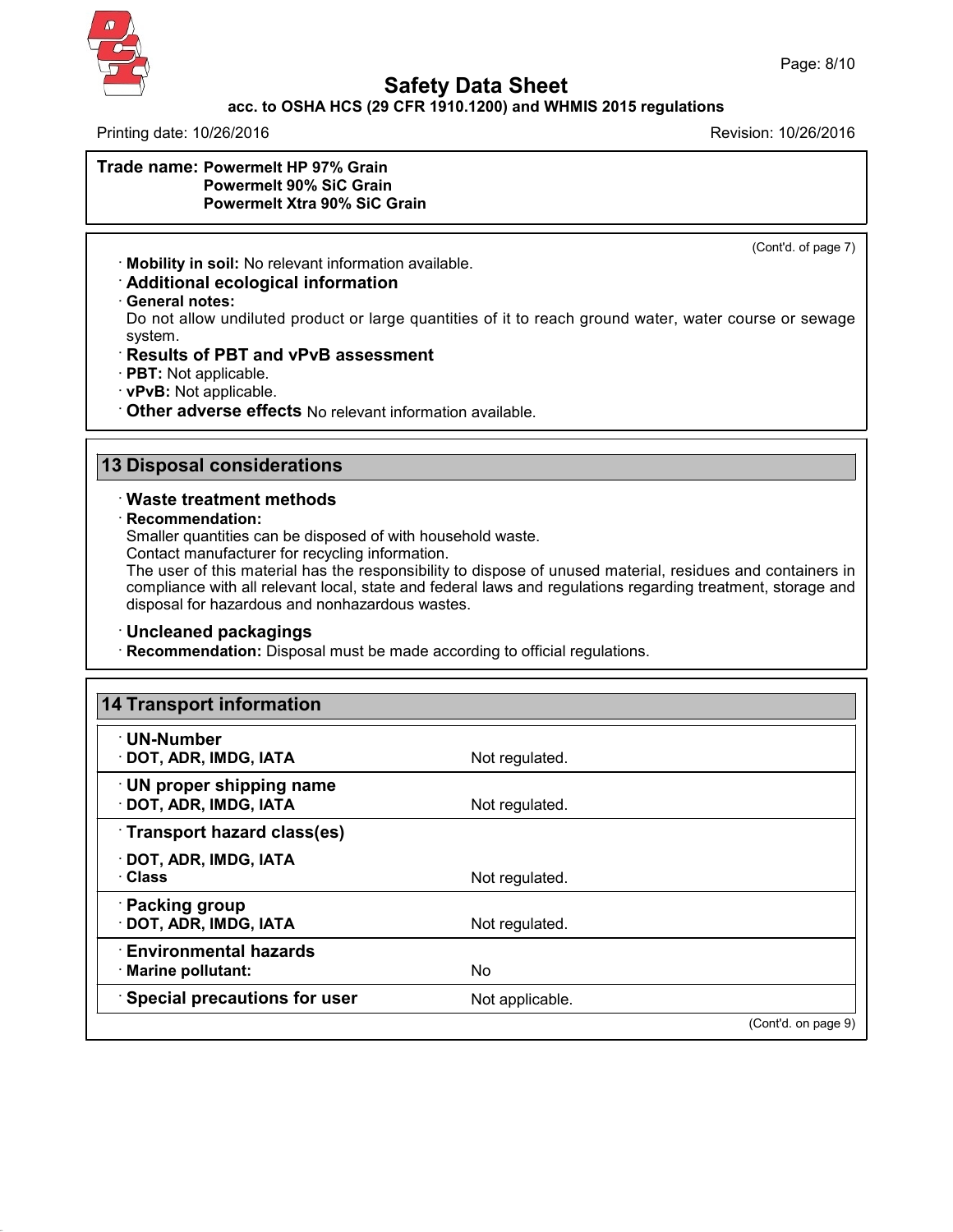

### **acc. to OSHA HCS (29 CFR 1910.1200) and WHMIS 2015 regulations**

Printing date: 10/26/2016 Revision: 10/26/2016

**Trade name: Powermelt HP 97% Grain Powermelt 90% SiC Grain Powermelt Xtra 90% SiC Grain**

(Cont'd. of page 8)

### · **Transport in bulk according to Annex II of MARPOL73/78** and the IBC Code Not applicable.

## **15 Regulatory information**

· **Safety, health and environmental regulations/legislation specific for the substance or mixture**

· **United States (USA)**

· **SARA**

· **Section 302 (extremely hazardous substances):**

None of the ingredients are listed.

· **Section 355 (extremely hazardous substances):**

None of the ingredients are listed.

· **Section 313 (Specific toxic chemical listings):**

None of the ingredients are listed.

· **TSCA (Toxic Substances Control Act)**

All ingredients are listed.

· **Proposition 65 (California)**

· **Chemicals known to cause cancer:**

14808-60-7 quartz

· **Chemicals known to cause reproductive toxicity for females:**

None of the ingredients are listed.

· **Chemicals known to cause reproductive toxicity for males:**

None of the ingredients are listed.

· **Chemicals known to cause developmental toxicity:**

None of the ingredients are listed.

· **Carcinogenic categories**

· **EPA (Environmental Protection Agency):**

None of the ingredients are listed.

· **IARC (International Agency for Research on Cancer):**

14808-60-7 quartz 1

· **NIOSH-Ca (National Institute for Occupational Safety and Health):**

14808-60-7 quartz

43.0

· **Canadian Domestic Substances List (DSL):**

All ingredients are listed.

(Cont'd. on page 10)